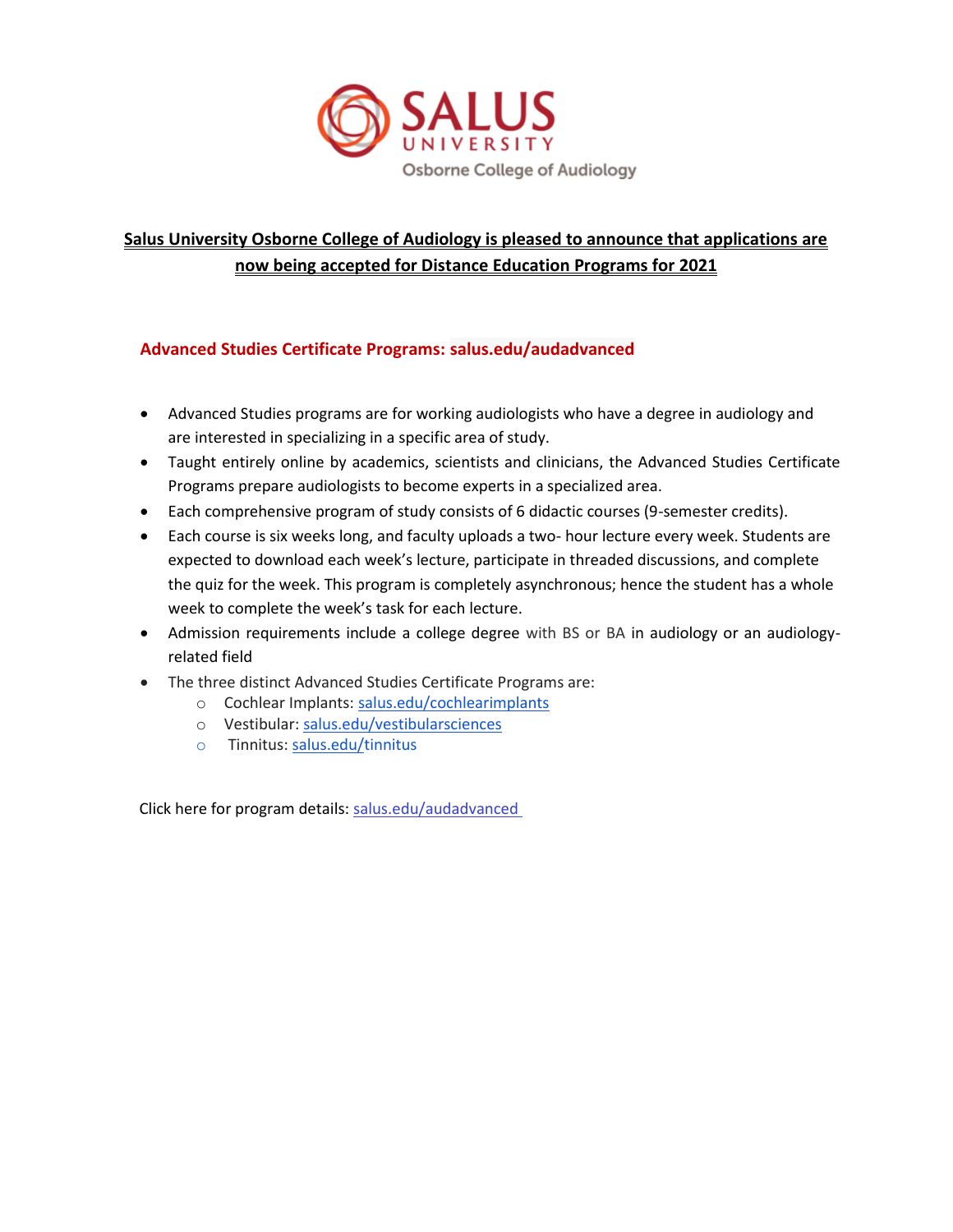## **International AuD Degree (Bridge) Program: [salus.edu/audbridge](http://www.salus.edu/Colleges/Audiology/Doctor-of-Audiology-Online-Bridge-Program.aspx)**

- The Primary goal of this Au.D Program is to prepare practicing audiologists in the US and other countries to gain a professional doctorate degree in Audiology (Au.D)
- Offers practicing Master's Level Audiologists the opportunity to enhance their professional and clinical capabilities and stay abreast of advances in theoretical, diagnostic and rehabilitation issues in auditory science and audiology.
- Focus on core competencies in the areas of Bio-Medical Sciences, Diagnostic Sciences, and Remedial Sciences and Professional issues.
- Admission requirements include a college degree with a MS in audiology or an audiology-related field and three years of clinical experience in Audiology.

Click here for program details: [salus.edu/audbridge](http://salus.edu/audbridge)

# **International MSc in Clinical Audiology: salus.edu/msc-aud**

- The Hybrid international MSc program will enhance knowledge, skills, and expertise in basic clinical sciences and in specialty areas of audiology.
- Offers an opportunity for practicing audiologists with a BA/BS in Audiology or Speech and Hearing to transition to an MSc degree without taking time away from their clinical work.
- This program has been developed to meet the MSc standards in Audiology across the globe with an added dimension of specialty training in the form of Fellowships in core clinical areas
- Admission requirements include a college degree with a BS or BA in audiology or an audiologyrelated field and two years of clinical experience in Audiology.

Click here for program details: [salus.edu/msc-aud](http://salus.edu/msc-aud)

### Contact Lori Hume: ocade@salus.edu

### **World-Class Faculty include:**

Harvey Abrams, PhD; Prudy Allen, PhD; Amyn Amlani, Phd; Radhika Aravamudhan, PhD; Jamie Bogle, PhD; Ali Danesh, PhD; Cheryl DeConde Johnson, EdD; Kris English, PhD; Brian Fligor, ScD; Jason Galster, PhD; Jennifer Gonzalez, PhD; Karen Gordon, PhD; James W. Hall III, PhD; Robert V. Harrison, PhD, DSc; Sherman Lord, AuD; Ryan McCreery, PhD; Lisa Lucks Mendel, PhD; Thierry Morlet, PhD; Bre Myers, AuD, PhD; Tracy Offerdahl, PharmD; Martin Pienkowski, PhD; Lori Rakita, AuD; Josh Sevier, PhD; Darcy Stowe, PhD; Rich Tyler, PhD; Wayne Wilson, PhD; Jace Wolfe, PhD; Kelly Tremblay, PhD